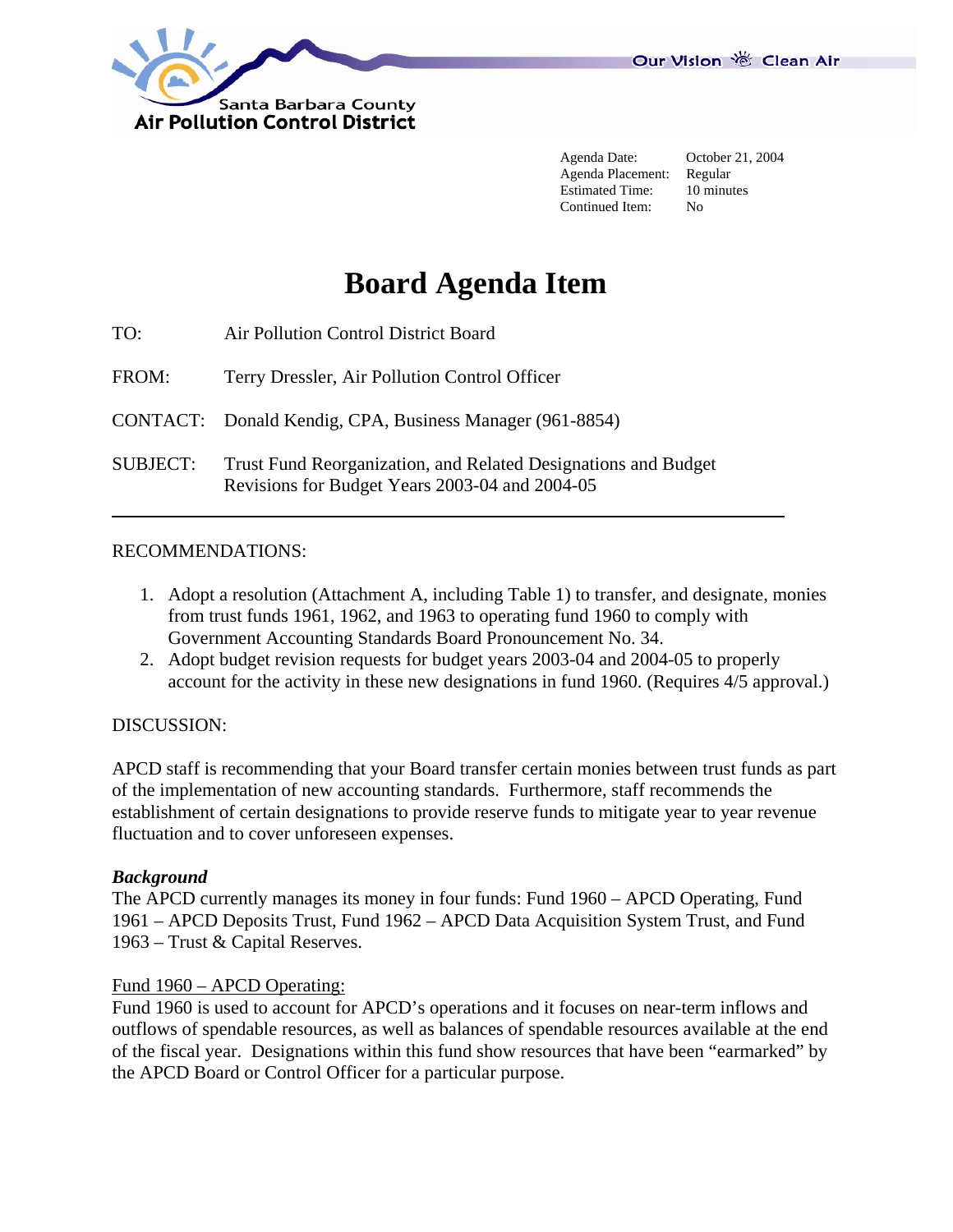# Fund 1961 – APCD Deposits Trust:

Prior to 1987, the APCD established Fund 1961 to hold deposits of restricted funds paid by various permit holders under cost reimbursement provisions of its fee rule (Rule 210). Among the permit holder deposits in Fund 1961 are deposits held for specific projects such as upgrading and maintaining air monitoring and data acquisition systems. As APCD developed its innovative technologies program, revenues paid to the APCD for the purpose of funding the program were also held in Fund 1961. Over the years, Fund 1961 came to hold various categorical deposits and some non-categorical revenues from increment fees, a special fee for new large sources of air pollution. APCD also used Fund 1961 to hold subvention funds from the California Air Resources Board, unclaimed deposits reimbursements, and interest that accrued to the deposits and revenues held in the fund. Beginning in FY 01/02, APCD began to transfer some of the interest earned in Fund 1961 to Fund 1960; however, the bulk of the interest earned (over nearly 15 years) remains in Fund 1961.

# Fund 1962 – APCD Data Acquisition System:

Fund 1962 was established during the development and installation of the data acquisition system and contains residual monies (totaling \$150,000) that are currently at the discretion of the APCD.

# Fund 1963 – Trust & Capital Reserves:

Fund 1963 is a capital reserve fund that contains monies set aside annually, based upon a depreciation schedule for the replacement of APCD vehicles and other capital assets.

# *Purpose of the Resolution and Budget Revisions*

In March of 2004, APCD began discussions with the Santa Barbara County Auditor-Controller regarding the disposition and management of the diverse holdings in Fund 1961, and the holdings in funds 1962 and 1963. At that time, the Auditor-Controller's Office advised us that, as part of the mandatory implementation of the new Government Accounting Standards Board (GASB) Pronouncement No. 34, some of the holdings in the APCD trust funds would be required to be managed as designations in Fund 1960, the APCD operating fund. In turn, APCD staff requested the assistance of the Auditor-Controller in determining which of the trust funds, and related holdings, might need to be combined within the operating fund in order to comply with the new governmental accounting standard (reporting model).

# Attachment A (Board Resolution):

As a result of this review, the Auditor-Controller determined that certain monies that APCD had collected in prior years, and set aside in trust funds, should have been recorded as revenue in the respective years they were collected. Both the Auditor-Controller and our outside auditors, Nasif, Hicks, Harris, & Co., agree that these monies should be combined within our operating fund and set up in specific designations in order to segregate and restrict the use of money for the purposes for which they were collected. At the same time, APCD staff believes that it would be fiscally prudent to set up a set of contingency designations to provide reserve funds to mitigate the effects of year to year revenue fluctuations, and to cover unforeseen expenses such as insurance deductibles. We would also recommend that the Board designate funds to be used to pay the promissory note held by the County of Santa Barbara for leasehold improvements to the Casa Nueva building. The attached resolution accomplishes this goal.

Fiscal Year 2003-04 Budget Revision Request: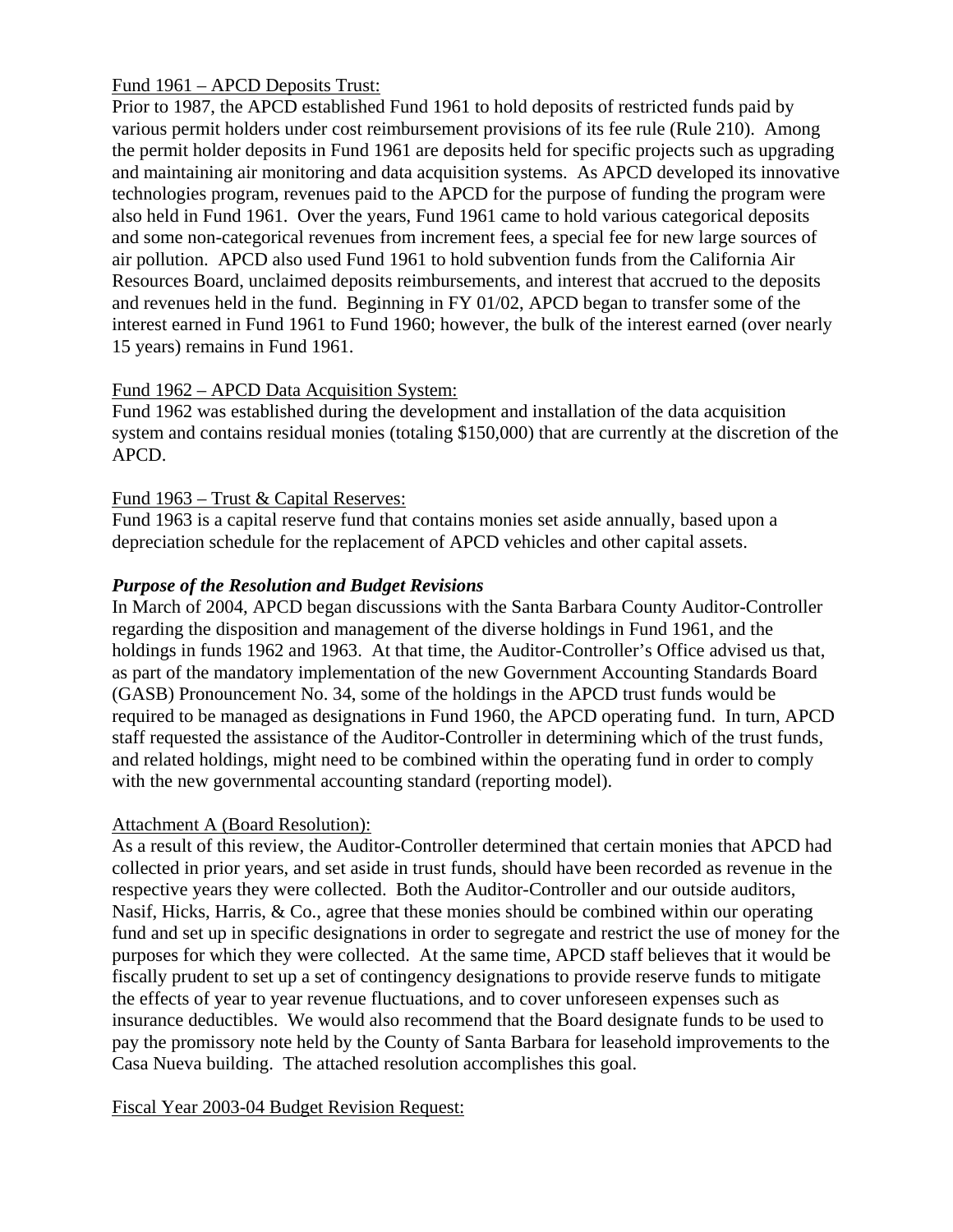The fiscal year 2003-04 budget period is closed, so no additional financial activity can take place; however, we will be changing how we report our financial activity for fiscal year 2003-04 in our Comprehensive Annual Financial Report (CAFR) for the year then ending, June 30, 2004. The attached request brings the 2003-04 fiscal year budget in line with the new reporting model.

# Fiscal Year 2004-05 Budget Revision Request:

The attached request incorporates the new reporting model, and related revenue & appropriations structure, mandated by GASB Pronouncement No. 34. Revenues collected in the current year, but not intended to be used within the year must be designated for future years. In turn, revenues collected in a prior year, but intended for the current year must be released from designations. This revision of the budget will not increase or decrease the budget adopted by your Board in June.

# ATTACHED:

Attachment A – Resolution recognizing GASB Pronouncement No. 34; and, transferring trust funds, establishing designations, revising the 2003-04 & 2004-05 budgets, and restating State Controller Schedules in accordance with it.

Table 1 – Supplement to Attachment A, summarizing the types and amounts of the holdings in funds 1961, 1962, and 1963 and a restatement of 7/1/2003 fund balance for the transfer funds out of those trust funds to specific designations in Fund 1960. In addition it provides the designation and revenue restatement details for the accompanying Budget Revision Requests for 2003-04 and 2004-05.

Budget Revision Request 2003-04 – Supplement to Attachment A, providing legal authorization to make budget revisions to 2003-04.

Budget Revision Request 2004-05 – Supplement to Attachment A, providing legal authorization to make budget revisions to 2004-05.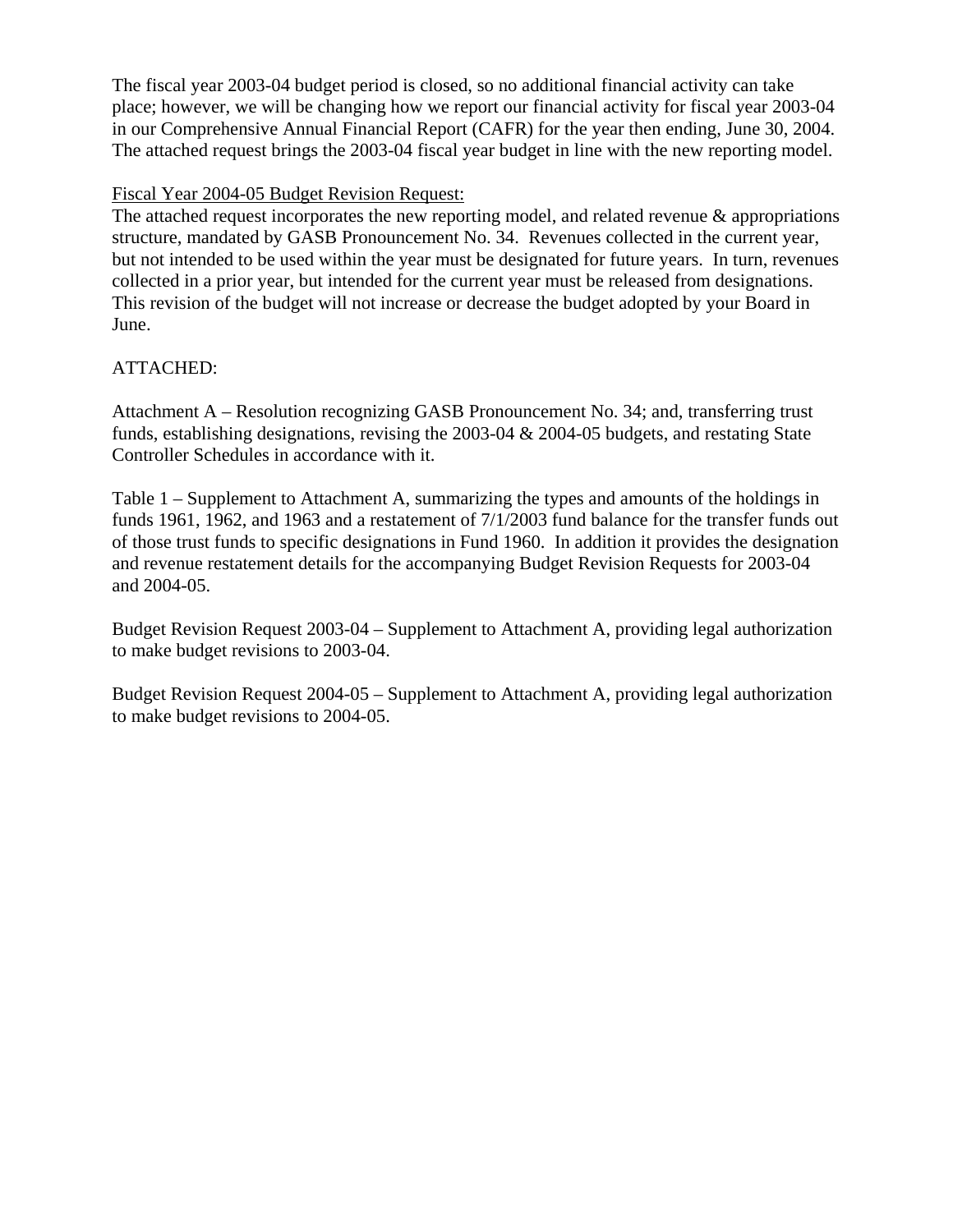# **ATTACHMENT A**

#### **RESOLUTION OF THE AIR POLLUTION CONTROL DISTRICT BOARD OF THE COUNTY OF SANTA BARBARA, STATE OF CALIFORNIA**

In the Matter of Transferring Monies from (a) APCD Resolution No. 04 -\_\_\_\_\_\_ APCD Trust Funds 1961, 1962, and 1963 to ) APCD Operating Fund 1960, and related ) Designations and Budget Revisions.

#### **RECITALS**

1. The Air Pollution Control District (District) Board is obligated by Generally Accepted Accounting Principles (GAAP) to implement the new Government Accounting Standards Board (GASB) Pronouncement No. 34 for fiscal year ending June 30, 2004 and beyond; and

2. GASB Pronouncement No. 34 requires a new reporting model, which results in a change in how the District records current (2004-05) and prior (2003-04) period revenues and expenditures, necessitating budget revisions; and

3. California Government Code §29085 establishes the District authority to establish reserves and designations in such amounts as the Board deems sufficient; and

4. The District finds it to be fiscally responsible to establish certain designations in order to segregate and restrict the use of money for the purposes for which they were collected; and

5. The District finds it to be fiscally prudent to set up a series of designations to provide contingency and reserve funds to mitigate the effects of year to year revenue fluctuations and to cover unforeseen expenses such as insurance deductibles and other unforeseen and periodic fluctuations in revenue and expenditure.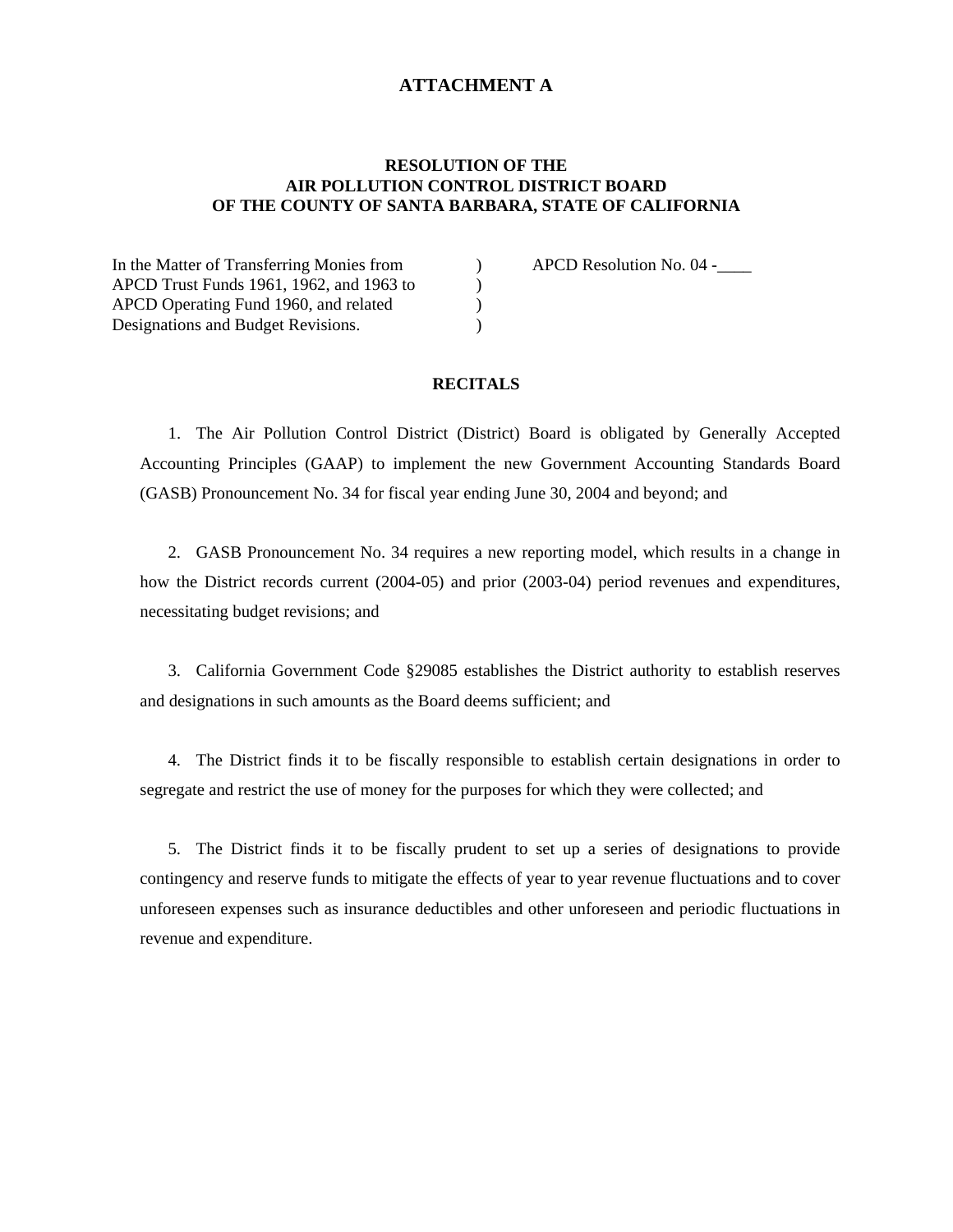#### **NOW, THEREFORE, IT IS HEREBY RESOLVED** as follows:

1. That monies are transferred from Trust Funds 1961, 1962, and 1963 to Fund 1960 and designated as delineated in attached Table 1; and

2. That the accompanying budget revision request adjusting budget year 2003-04 to bring it in line with the new reporting model is approved; and

3. That the accompanying budget revision request establishing the new designations and reporting model for budget year 2004-05 is approved; and

4. As appropriate, the Santa Barbara County Auditor-Controller, is hereby authorized to make administrative adjustments to the State Controller Schedules, to bring 2003-04 and 2004-05 in alignment with Pronouncement No. 34 and related budget revisions; and

5. The Control Officer is hereby delegated the authority to transfer appropriations between object levels within the District budget units, as provided in Government Code §29125.

**PASSED AND ADOPTED** by the Santa Barbara County Air Pollution Control District Board, County of Santa Barbara, State of California, this 21st, day of October 2004, by the following vote:

AYES:

NOES:

ABSTAIN:

ABSENT:

ATTEST:

Clerk of the Board \_\_\_\_\_\_\_\_\_\_\_\_\_\_\_\_\_\_\_\_\_\_

 Chair, Air Pollution Control District Board of the County By: \_\_\_\_\_\_\_\_\_\_\_\_\_\_\_\_\_\_\_\_\_\_\_\_ of Santa Barbara

Deputy